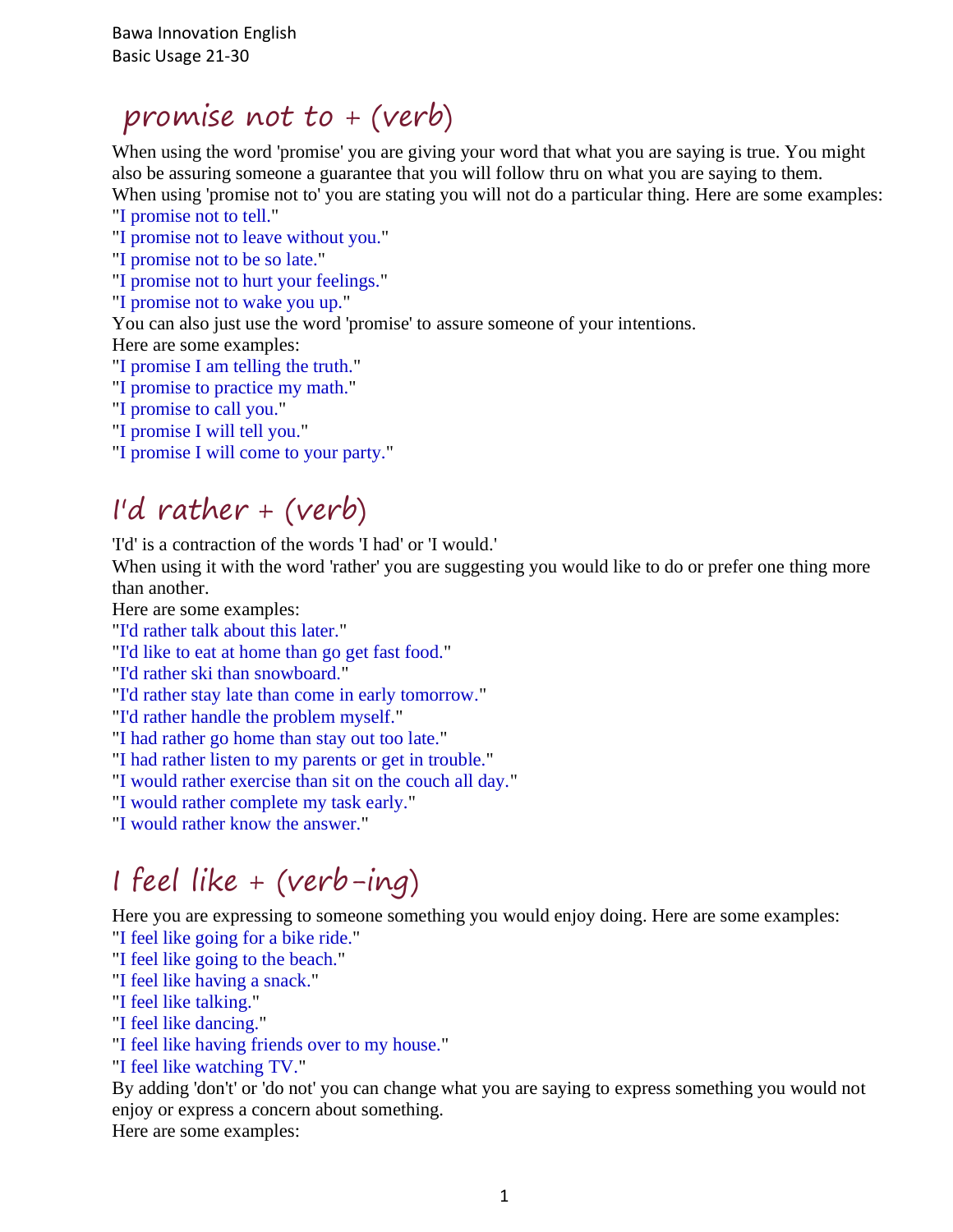Bawa Innovation English Basic Usage 21-30

"I don't feel like leaving yet."

"I don't feel like explaining."

"I don't feel like going to bed."

"I do not feel comfortable talking about it."

"I do not feel like we are going in the right direction."

# I can't help + (verb-ing)

The word 'can't' is contraction for 'cannot.' Combined with 'help' you are communicating something you are unable to control or having a hard time gaining a grasp for. This can be a physical or mental action. Here are some examples:

"I can't help thinking about it."

"I can't help shopping so much."

"I can't help working all the time."

"I can't help smiling when I see her."

"I can't help eating so much."

"I can't help loving you."

"I can not help biting my nails when I am nervous."

"I can not help smoking when I have been drinking."

"I cannot help feeling so sad."

"I cannot help remembering the things you did."

# I was busy + (verb-ing)

When using the word 'was', you are referring to something in a past tense, or something that happened before. Combining it with the word 'busy' you can express something that was occupying you in a past time.

Here are some examples:

"I was busy thinking."

"I was busy working."

"I was busy cooking dinner."

"I was busy talking on the phone."

"I was busy cleaning the house."

"I was busy studying for my test."

"I was busy thinking of ideas for our website."

"I was busy entertaining our neighbors."

"I was busy completing my housework."

"I was busy learning new things."

By changing 'was' to 'am' you change your message from past tense to present tense and refer to something you are doing 'now.'

Here are some examples:

"I am busy working."

"I am busy cooking dinner."

"I am busy studying for my test."

"I am busy completing housework." "I am busy talking on the phone."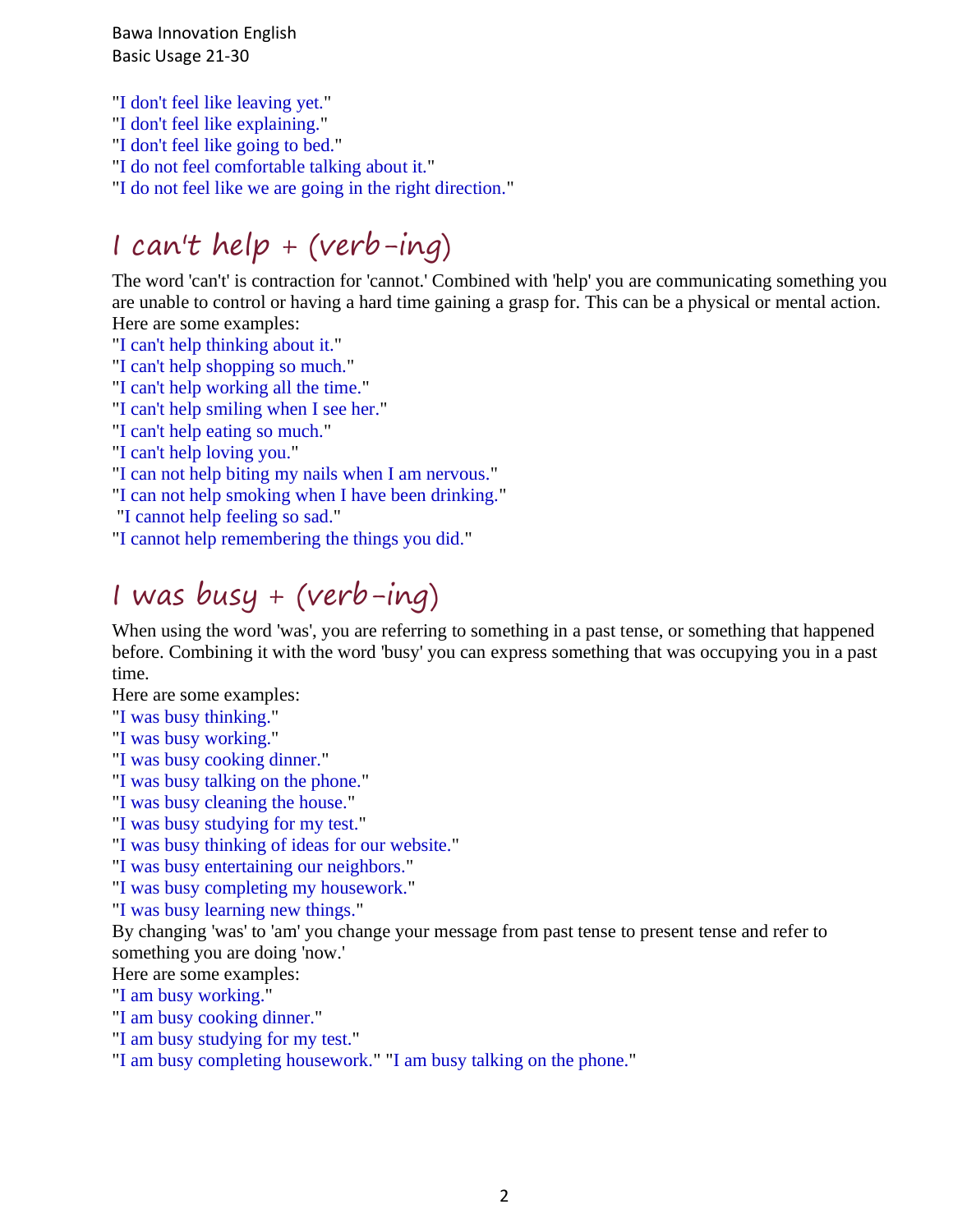Bawa Innovation English Basic Usage 21-30

#### I'm not used to  $+$  (verb-ing)

Here you are using 'not used to' to inform someone that you are unfamiliar or uncomfortable with a topic at hand.

Here are some examples: "I'm not used to talking English." "I'm not used to studying so much." "I'm not used to being around new people." "I'm not used to talking in front of groups of people." "I'm not used to having so much stress." "I'm not used to traveling so much." "I'm not used to working so early." "I'm not used to having so much responsibility." "I'm not used to drinking so much."

### I want you to  $+$  (verb)

'I want you to' is telling someone that you have a desire or would like for them to do something. Here are some examples:

"I want you to clean the dishes."

"I want you to come home right after school."

"I want you to call once you get there."

"I want you to explain yourself to me."

"I want you to educate me."

By using the word 'need' instead of 'want' you are expressing something that is required or wanted.

Here are some examples:

"I need you to study harder in school."

"I need you to stop and listen to me."

"I need you to greet our guests."

"I need you to introduce me to your family."

"I need to request a refund."

### I'm here to  $+$  (verb)

You are informing someone that you are at a particular place to accomplish something. Here are some examples:

"I'm here to apply for the job."

"I'm here to take a test."

"I'm here to receive my gift."

"I'm here to support all your decisions."

"I'm here to watch a movie."

"I'm here to work on your computer."

"I'm here to welcome you to the neighborhood."

"I'm here to raise awareness for cancer."

"I'm here to start the job."

"I'm here to receive the award."